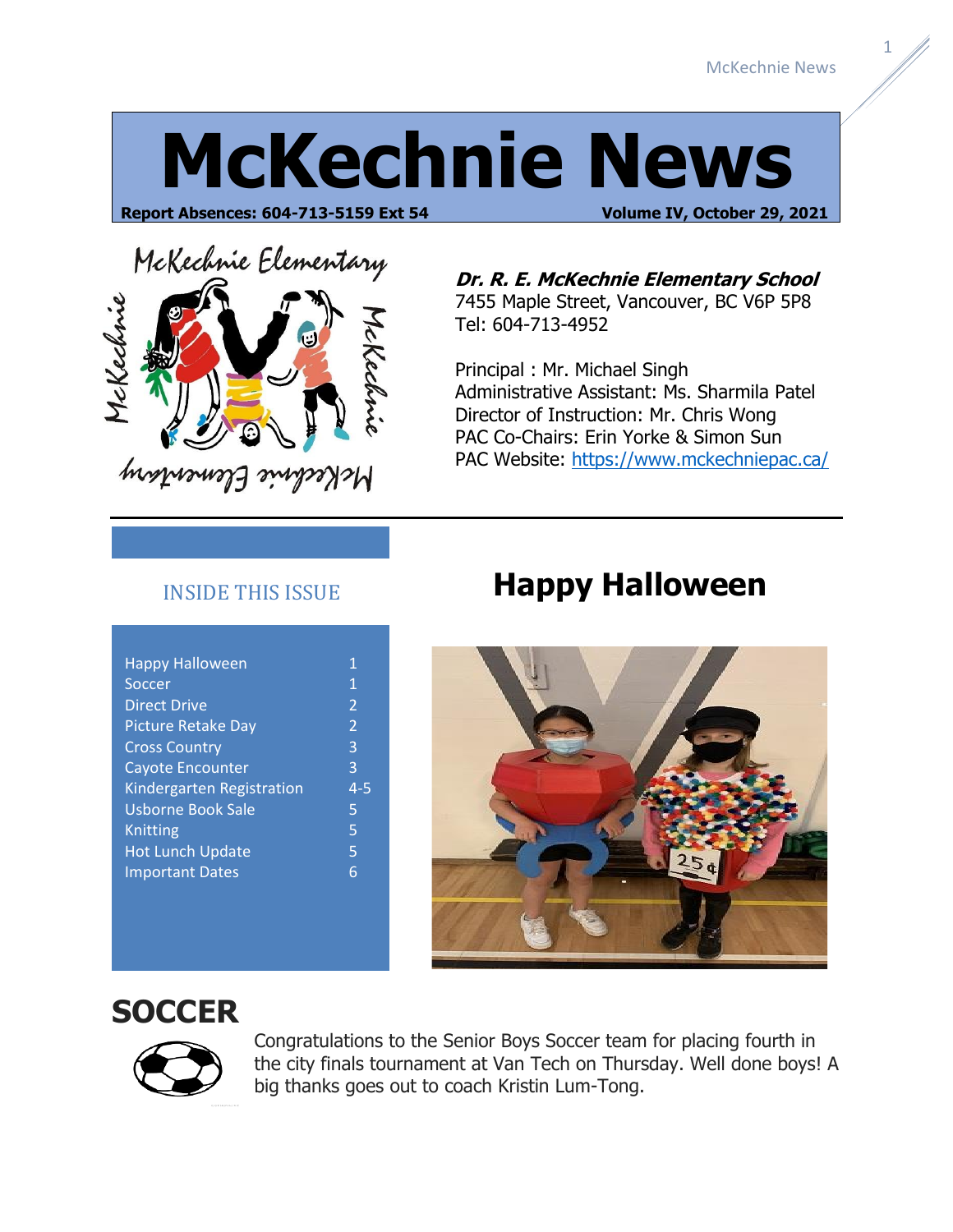### **WEEK 1 SUMMARY DIRECT DRIVE 2021**

Currently we have roughly 30% percent participation of McKechnie families. We have raised about \$10,000.

#### **WE ARE HALF WAY THERE!**

We are excited about reaching our goal and we know that we can with 100% participation!

Donations can be made on-line.

Please complete and return the Direct Drive Form electronically and email to

[jenniemickelson@gmail.com](mailto:jenniemickelson@gmail.com) with

"Direct Drive Donation 2021" in the subject line with the name of your child and division.

### **Picture Retake Day on Tuesday - Nov 2, 2021**

\* For any students who **MISSED** photo day, you will be given a camera card that will match your name to the photo taken.

\* If there are any **new** students since the ORIGINAL photo day, our photographer will create a camera card for them at the camera.

\* For any student **wishing to have a retake**, they will need to bring the Proof sheet which was sent home. There are instructions on this card, this will need to be returned in order to have a retake.



\* If there are any families who purchased an original day photo but would like a retake, Artona will gladly take another photo; however, the retake photo will need to be purchased and can not replace the original day package. All prints and digital images are not eligible for a refund or exchange.

If the event a student has lost his proof sheet, Artona will photograph him or her at that time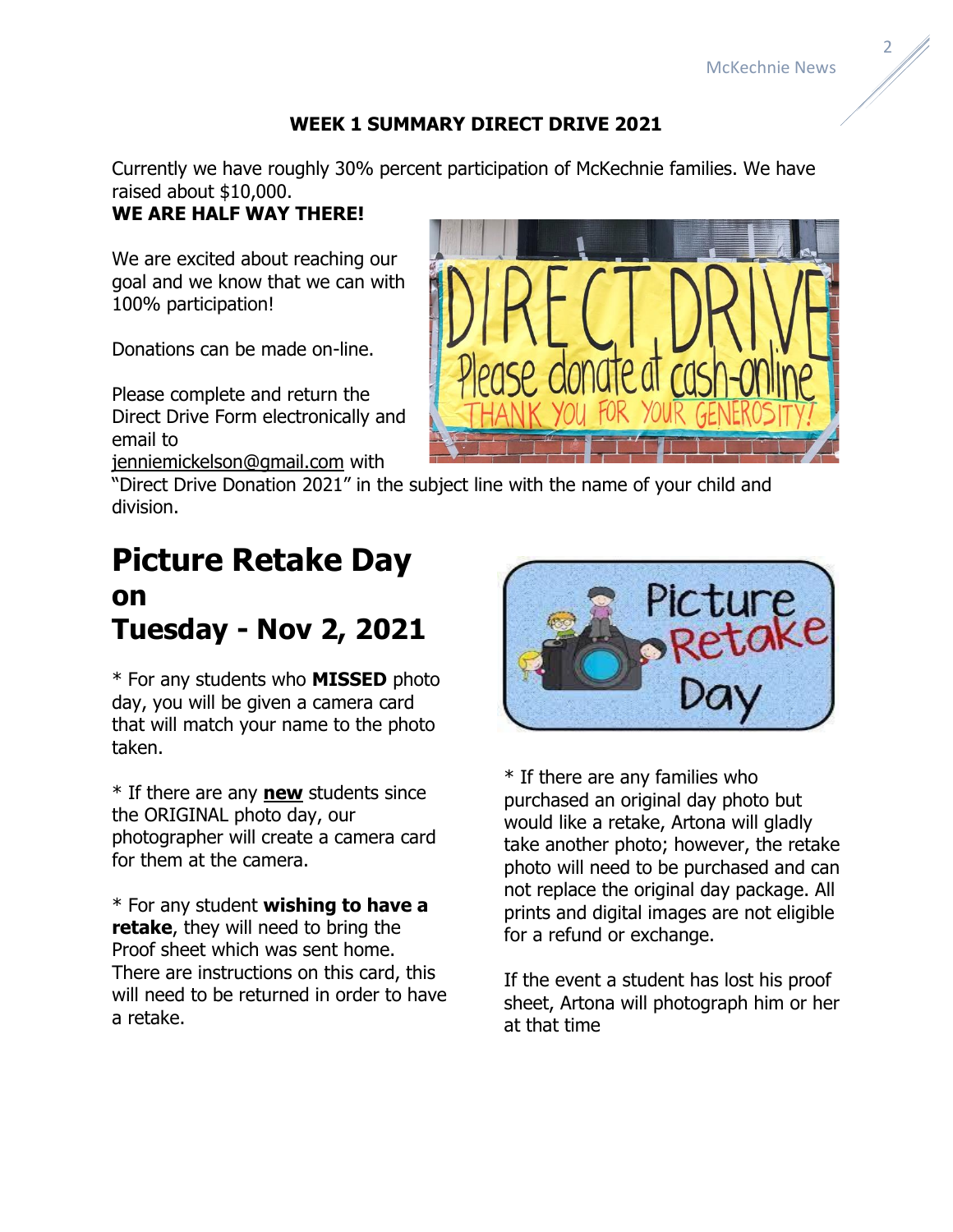### **Cross Country**

The Cross Country Season is officially over! Congratulations to all of the team runners who participated and braved the weather, wind, rain or shine at the practices and the Quilchena Mini-Meets. Thank you to Trevor Smitna, Christina Williston, Ashley Bismeyer and Taryn Puil for coaching.



### **Have you had a coyote encounter recently?**

If a coyote displays aggressive or threatening behaviour report immediately to the BC Ministry of Environment emergency call centre at 1-877-952-7277.

Otherwise, you can help us track coyote behaviour by reporting your sighting using our [online coyote sighting report form](https://stanleyparkecology.ca/ecology/co-existing-with-coyotes/report-a-sighting/) or calling (604) 257-6908 ext. 104.

Coyotes are well adapted to living in cities. They are naturally scared of people, but can become bold and aggressive if fed. With a few [simple actions,](https://stanleyparkecology.ca/ecology/co-existing-with-coyotes/how-to-co-exist-with-coyotes/) we can help reduce conflicts between people, pets and coyotes.Be Big, Brave, and Loud – Scaring coyotes helps them retain a natural fear of people.

- Never Feed Coyotes Coyotes that are fed by people can become bold and aggressive, and may have to be destroyed.
- Pet Safety Keep dogs on a leash and cats indoors, especially at night.
- Spread the Word [Report](https://stanleyparkecology.ca/ecology/co-existing-with-coyotes/report-a-sighting/) your sightings, tell your neighbours about co-existing, and put up posters in your neighbourhood.



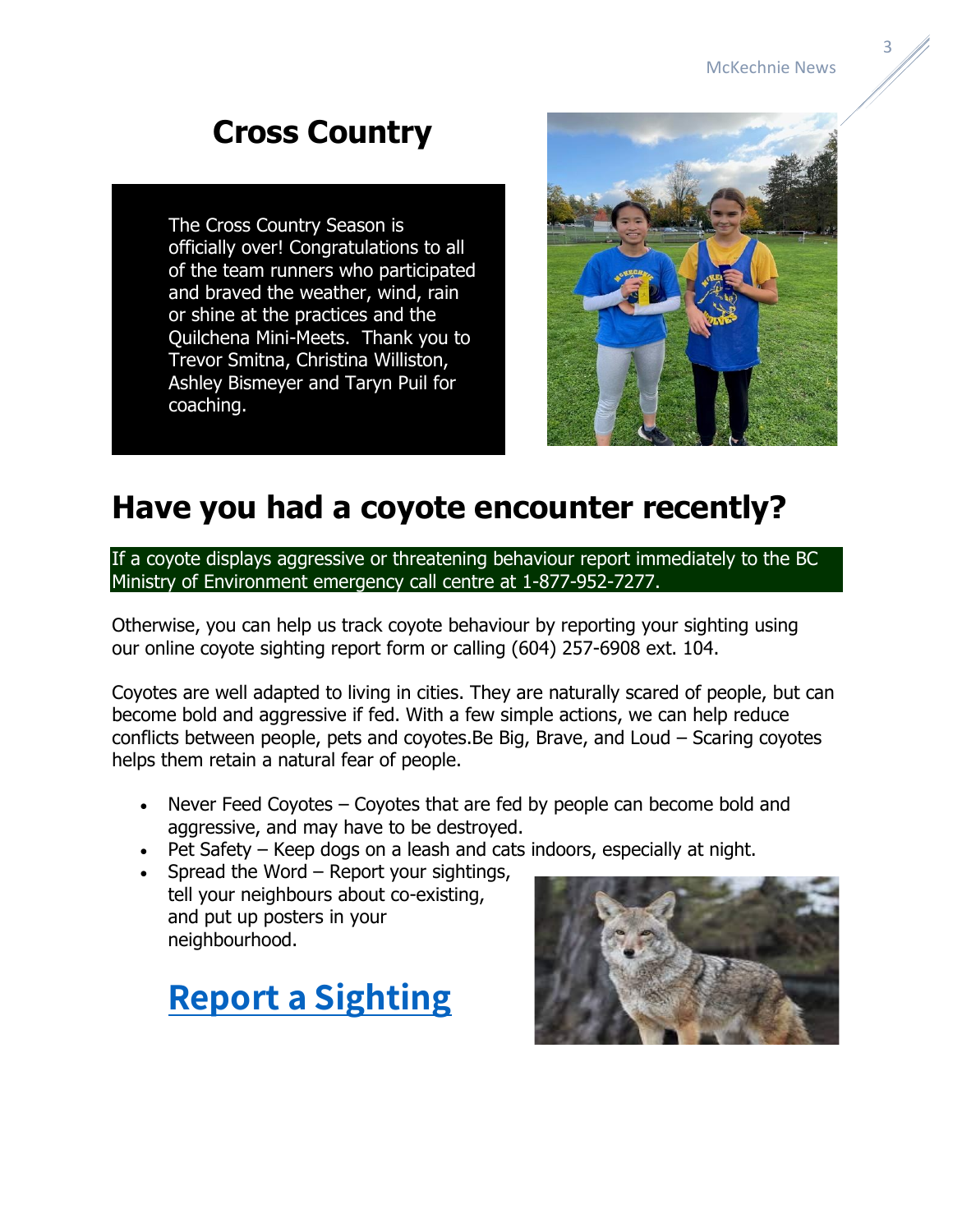#### **Kindergarten registration for children born in 2017 begins on November 1.**

All kindergarten applicants are required to submit an application to their English catchment elementary school. This includes families who wish to apply for choice programs (Early French Immersion, Montessori, Indigenous Focus School, Early Mandarin Bilingual, Nootka Fine Arts) and/or a cross boundary placement.



The priority registration period for Kindergarten opens on **November 1 and closes at 4 pm on January 31**. Students who submit an application within this priority period will be

accommodated before late applicants. Applying for kindergarten is a **2-step process**: Step 1: Completion of an online application form Step 2: Verifying documentation

- Contact your English catchment school office to set up an appointment to bring your supporting documentation
- Bring supporting documentation to your English catchment school office during your scheduled appointment

#### Supporting documents needed:

- 1. Proof of residence in Vancouver
- 2. Child's birth certificate
- 3. Immigration documentation (if applicable)
- 4. Immunization records
- 5. Court orders/documents (if applicable)

If you want to apply for a District program or cross-boundary, you must first apply to your English catchment elementary school. Applications for District programs and cross boundary placements will begin to be accepted in early 2022.

In the event there are more in-catchment applicants than available space\* at the school, the following process will be used to prioritize enrolment:

#### **Kindergarten Applications Received Between November 1 and January 31**

- 1. **In-catchment** kindergarten applicants with siblings in attendance at the school (and who will be attending next year) will be placed first.
- 2. The names of all other in-catchment registrants will be entered into a **random draw** for the remaining kindergarten spaces.
- 3. Students who cannot be accommodated will be placed on a waitlist in the order in which their name was drawn.
- 4. Between January 31 and the second Friday in June students on the ordered waitlist will be accommodated as space becomes available.

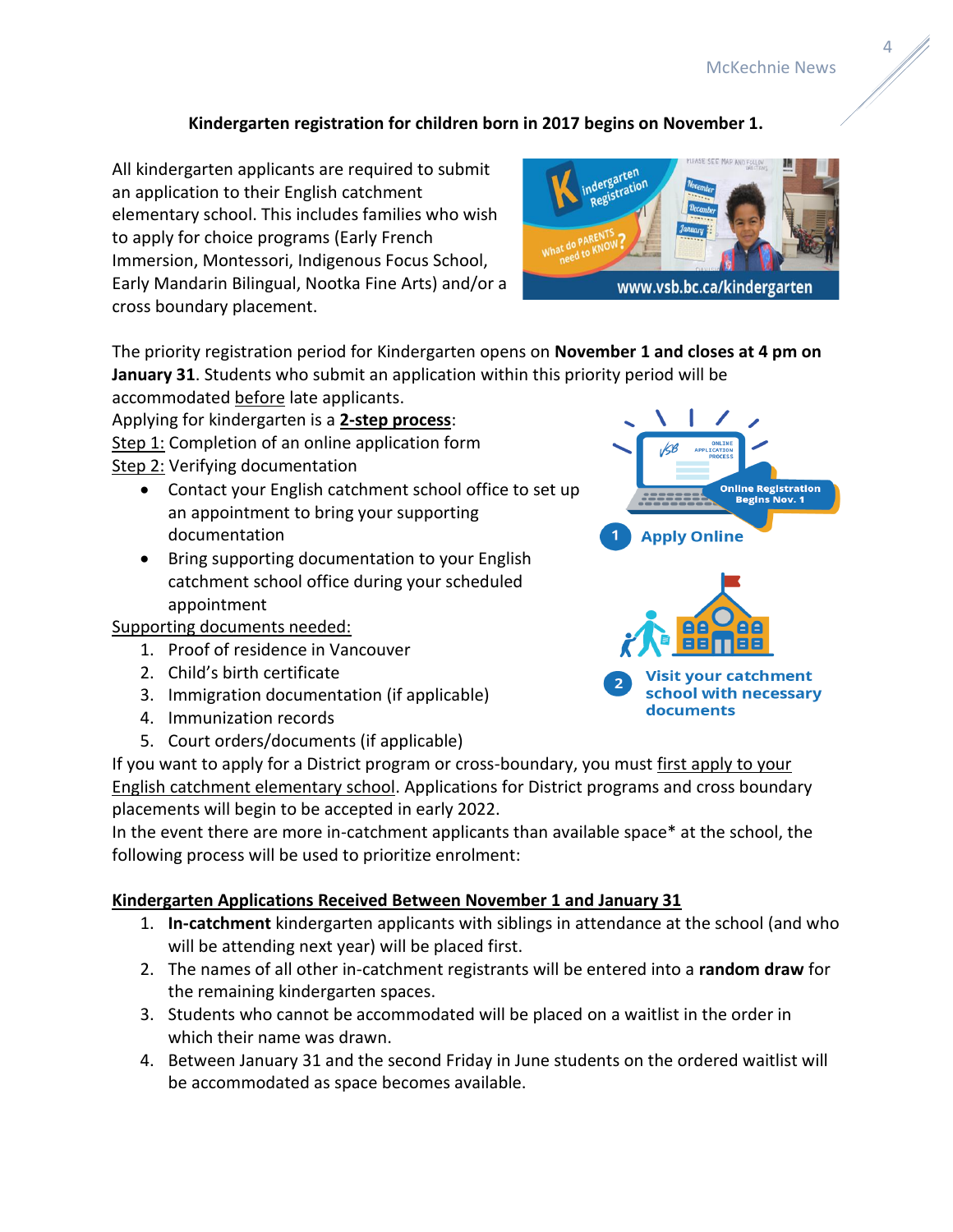## **Usbourne Book Sale**

Book Sale

Thank you to all the parents and students who came and purchased books from the Usborne Book Sale. We made almost \$900 to spend on books for the library! It was wonderful to see so many of you shopping in person! The link is still live till Oct 31st for online shopping if you weren't able to come in. For your convenience, click the link attached below:

**[http://www.myubah.ca/836](http://www.myubah.ca/836672/shop/eventhome.aspx?eventId=E5879&from=DIRECTLINK) [672/shop/eventhome.aspx?](http://www.myubah.ca/836672/shop/eventhome.aspx?eventId=E5879&from=DIRECTLINK) [eventId=E5879&from=DIRE](http://www.myubah.ca/836672/shop/eventhome.aspx?eventId=E5879&from=DIRECTLINK) [CTLINK](http://www.myubah.ca/836672/shop/eventhome.aspx?eventId=E5879&from=DIRECTLINK)**



Seeking donations of yarn, knitting needles (larger sizes), and crochet hooks. If you have any of these items that are lying unused around your home, please consider donating them to the library at McKechnie. Ms. Koke will organize a knitting club if there are enough needles, yarn donations and student interest.

### **Kindergarten Registrations Received AFTER January 31st**

In-catchment kindergarten students who apply **after** January 31 will be accommodated if there is space. If there is no space their names will be added to the bottom of the existing waitlist. **Note**: There will be **no priority** given to

registrants with siblings if they register after January 31.

### **For more information on kindergarten registration visit:**

<http://www.vsb.bc.ca/kindergarten>

\* Available Space includes physical capacity, resources, staffing, or educational programs available or planned for a school as defined by the District (Administrative Procedure 300).

### **Hot Lunch Update**

Due to popular demand, Pizza Day is back! Starting Monday, Nov 1st, parents will have the option to order individual pizzas for students for lunch on Fridays. Please visit the PAC website for more details.



<https://www.mckechniepac.ca/>Orders will be done through Muncha Lunch. Get your order in now!